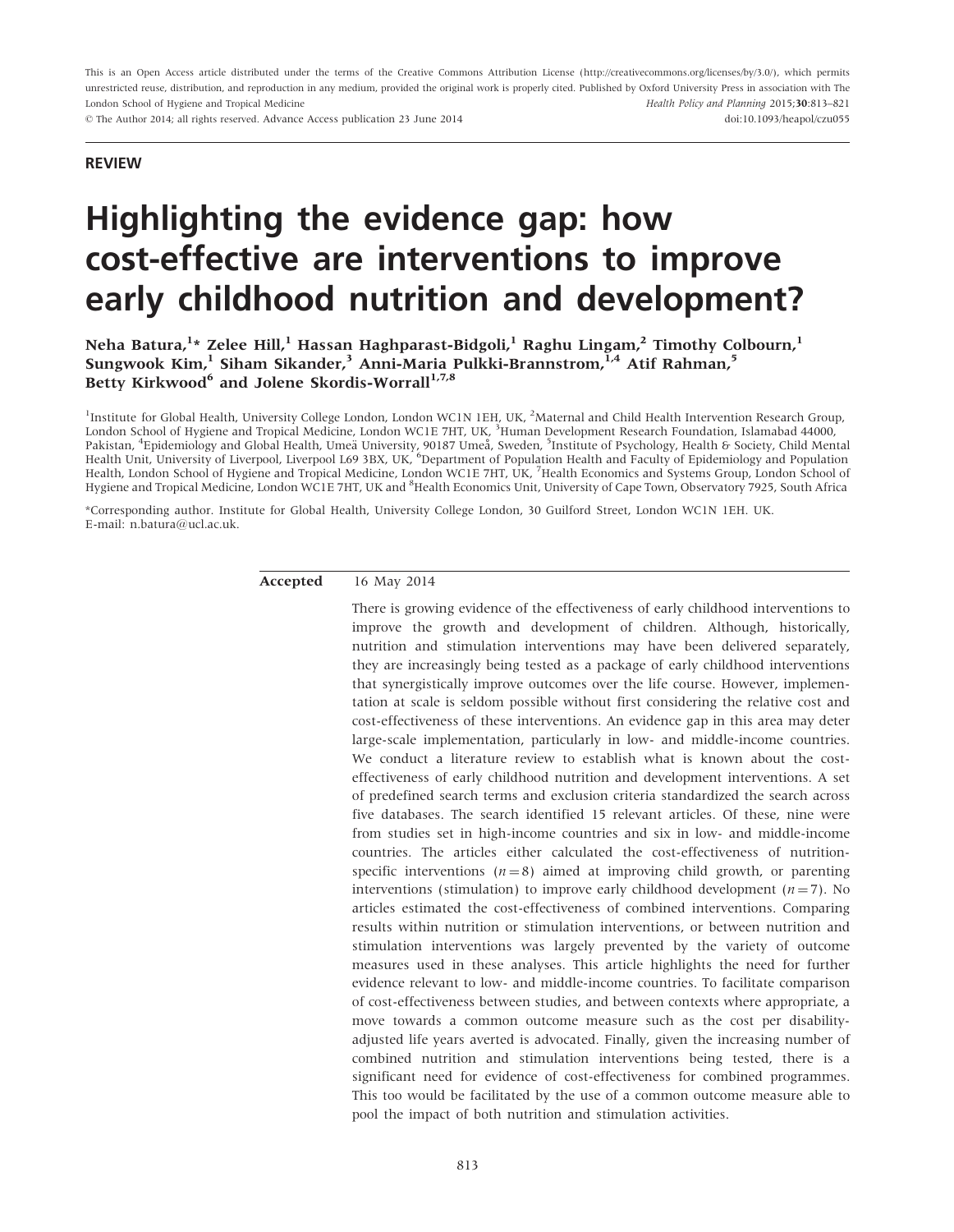Keywords Cost-effectiveness analysis, early childhood development, nutrition, review

## KEY MESSAGES

- $\bullet$  There is a scarcity of published literature on the cost-effectiveness of early childhood nutrition and development interventions. This may prevent the scale-up and replication of such interventions.
- - There is a paucity of evidence from middle- and low-income countries and very few analyses are conducted from a societal perspective.
- $\bullet$ Owing to the differences in outcome measures, it is difficult to compare the cost-effectiveness of these interventions.

## Introduction

The period from conception until the first 2 years of life is critical for the development of neural networks essential for perception and cognitive development ([Walker](#page-8-0) et al. 2011). During this phase, children's development is further affected by individual neurobiology, relationships with caregivers, and physical and psychosocial stimuli in the caregiving environment [\(Campbell and Ramey 1994;](#page-6-0) [Grantham-McGregor](#page-7-0) et al. 2006; [Walker](#page-8-0) et al. [2006b;](#page-8-0) [Engle](#page-7-0) et al. 1997). Young children may be exposed to physical risks such as poor maternal nutrition, lowbirthweight and infectious diseases, and psycho-social risks such as maternal depression, exposure to violence and lack of stimulation. Single or cumulative exposure to these risks can affect health and cognitive development over the life cycle [\(Schweinhart](#page-7-0) et al. 1986; [Andersen](#page-6-0) et al. 2003).

The objective of interventions aimed at improving early childhood nutrition and development (ECND) is to reduce exposure to detrimental stimuli and provide children with an enabling environment ([Van der Gaag and Tan 1998](#page-8-0)). Typically, interventions are targeted at poorer or more vulnerable groups and may include parenting and education support, complementary feeding, nutritional supplements and stimulation packages and activities [\(Grantham-McGregor](#page-7-0) et al. 1997; [Leung](#page-7-0) et al 2003; [Klein and Rye 2004;](#page-7-0) Jin [et al.](#page-7-0) 2007; [Dewey](#page-7-0) [and Adu-Afarwuah 2008; Cooper](#page-7-0) et al. 2009; [Ertem](#page-7-0) et al. 2006; [Bentley](#page-6-0) et al. 2010; [Aboud and Akhter 2011](#page-6-0); [Engle](#page-7-0) et al. 2011). Interventions may be delivered through home visits, community groups, clinic services and media campaigns [\(Walker](#page-8-0) et al. [2006b;](#page-8-0) [Engle](#page-7-0) et al. 2011).

ECND interventions have a long history of success. One of the first studies demonstrating the impact of ECND was conducted in Kingston, Jamaica in 1986–89. That study examined the effects of nutritional supplementation, psychosocial stimulation or both, on the development of stunted children aged 9–24 months ([Grantham-McGregor](#page-7-0) et al. 1991). In the short term, the development of children receiving nutrition supplementation was better than the control group. Children receiving both nutritional supplementation and stimulation had better development outcomes than those receiving only stimulation. Participating children were revisited at 7, 11 and 17 years of age. At 7 and 11 years, the children in the intervention arms had slightly higher test scores than the control group [\(Grantham-McGregor](#page-7-0) et al. 1997). At 17 years, children in the

stimulation arm had higher psychosocial functioning. Children in the nutritional arm had small gains in height and energy intake compared with the control group. However, there were no significant interactions between stimulation and nutritional supplementation ([Walker](#page-8-0) et al. [2006a](#page-8-0)).

This early intervention tested a combination of ECND components, i.e. nutritional supplementation and stimulation and demonstrates the short- and long-term benefits of ECND. Other interventions testing single or multiple components have also proven effective at improving ECND outcomes. [Maulik and](#page-7-0) [Darmstadt \(2009\)](#page-7-0) review 53 studies set in high-, middle- and low-income countries that focus on play, reading, music, stimulation and growth improvement interventions and find direct and indirect benefits for child development outcomes. [Nores and Barnett \(2010\)](#page-7-0) review the effects of 30 cash transfer, nutritional, educational and combined interventions in Europe, Asia, Africa, Central and South America. Overall, they find positive effects on child development for all four categories of programmes. Engle et al. [\(2011\)](#page-7-0) review 30 studies of ECND interventions set in low- and middle-income countries, particularly parenting and preschool enrolment. These studies showed evidence of their effectiveness in improving children's cognitive, social and emotional development and school readiness.

Despite the availability of a large body of evidence on the success of ECND interventions in improving children's outcomes, there is a paucity of economic evaluations of such interventions. Further, no comparable review of the economic evaluations of ECND interventions has yet been published.

Economic evaluations can range from total cost or cost of delivery studies that simply enumerate the cost of programme activities to more sophisticated cost-effectiveness analyses (CEA) that consider programme impact. Total cost or cost of delivery studies are an important starting point to inform resource allocation. However, without some sense of the scale of the intervention, or what that money was able to purchase, the policy implications would be unclear. CEA is an economic evaluation that compares the costs and outcomes of two or more courses of action ([Edejer](#page-7-0) et al. 2003; [Drummond](#page-7-0) et al. [2005](#page-7-0); [Batura](#page-6-0) et al. 2014). It is well established in the literature that a CEA can assist in allocating competing resources where they are likely to have the biggest effect ([Johns](#page-7-0) et al. 2003; [Berger and Teutsch 2005](#page-6-0)). CEAs can also directly inform decisions regarding the replication and scale-up of interventions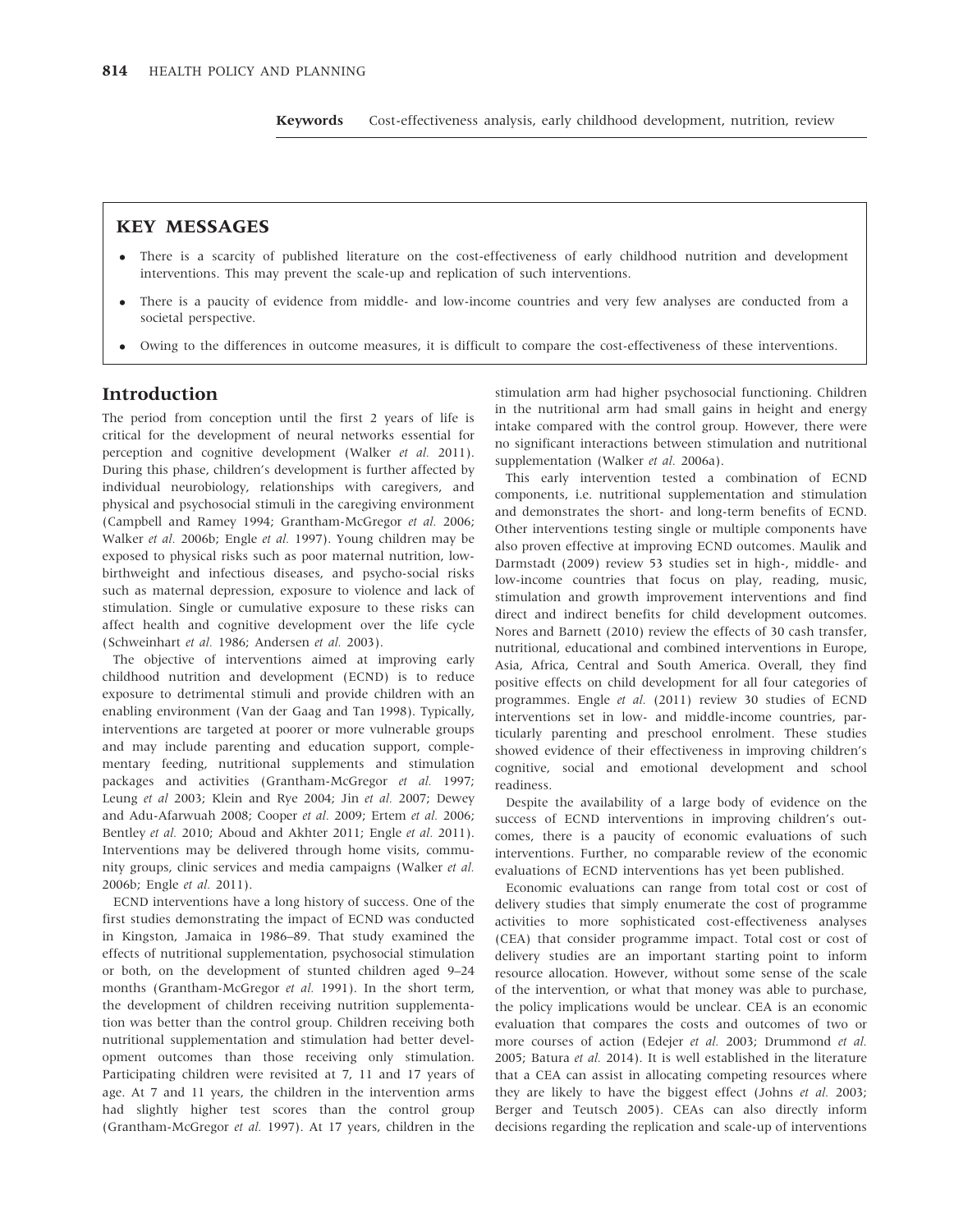[\(Johns](#page-7-0) et al. 2003; [Drummond](#page-7-0) et al. 2005). Cost-effectiveness is usually expressed as a ratio where the denominator is an improvement in the health outcome, and the numerator is the cost associated with that improvement. The impact or effect is generally measured in non-monetary units that capture improvements in the quality or quantity of life such as years of life gained, infant deaths averted and cases of stunting averted [\(Walker](#page-8-0) et al. 2006b; [Engle](#page-7-0) et al. 2011). As the CEA measures outcomes in non-monetary terms, it is more appropriate for the economic evaluation of ECND interventions than other forms of economic evaluation such as cost–benefit analysis, which measures outcomes in monetary terms [\(Drummond](#page-7-0) et al. [2005](#page-7-0); [Mogyorosy and Smith 2005](#page-7-0)). This is because it can be difficult, and sometimes, controversial to calculate a monetary value for children's health and development [\(Cellini and Kee](#page-7-0) [2010](#page-7-0); [Dhaliwal](#page-7-0) et al. 2012). Composite measures can also be used to combine effects on mortality and morbidity and compare outcomes on the same scale. Quality-adjusted life years (QALYs) and disability-adjusted life years (DALYs) are the most commonly used composite measures ([Edejer](#page-7-0) et al. [2005](#page-7-0)). Although costs are generally comparable across programme options, cost-effectiveness ratios are only directly comparable when the same measure of effect is used ([Creese](#page-7-0) et al. [2002](#page-7-0)).

Thus, improvements in ECND mean that healthy children grow to become healthy adults [\(Smith and Haddad 2000](#page-8-0)), resulting in a smaller burden on health systems that are especially fragile in low- and middle-income countries. Governments often have competing priorities in resourceconstrained settings. In such cases, the implementation, replication or scale-up of successful ECND interventions is seldom possible without comparing the cost-effectiveness of these interventions vs others that benefit children at this vulnerable stage. Decision makers need an understanding of associated costs and outcomes to make informed choices. This article aims to enhance that understanding of cost-effectiveness of interventions to improve ECND in low- and middle-income countries.

## Methods

The aim of this article is to summarize and critically review the available evidence on the cost-effectiveness of ECND interventions. Such a review of evidence also allows us to examine the methodology used to build the knowledge base, and to identify best practice for developing this knowledge base further.

Four databases were searched to identify relevant articles: Scopus, PubMed, Web of Science and the Cochrane Database of Reviews. In addition to these, we also searched Google Scholar and hand-searched the references of identified articles. The keywords used in the initial search strategy were: 'cost effectiveness analysis'; 'cost of delivery'; 'early childhood development'; 'nutrition'; 'randomised control trials'; 'RCTs'; 'intervention programmes'; 'under the age of 2'; 'under the age of two'; 'under 2-s'; 'under twos'. Using this strategy, we found only a very small number of published articles on the total cost or cost-effectiveness of randomized control trials (RCTs) of ECND interventions  $(n=4)$ .



Figure 1 Methods of review.

The search was then expanded to include the following additional keywords: 'nutritional supplementation/ fortification'; 'breastfeeding'; 'diarrhoea'; 'stimulation'; 'parenting'; 'day care/ crèche'; 'preschool'. For those words that have alternate spellings, we included these in the search terms; for example, crèche and creche; preschool and pre-school; daycare and day care; diarrhea and diarrhoea. We included articles written in English and published in peer-reviewed journals between 1980 and 2012. We also included articles that performed a total cost analysis, cost-effectiveness or cost utility analysis of an RCT of an ECND intervention. We excluded articles that were trial protocols or systematic reviews. We also excluded articles that conducted economic evaluations of vaccination programmes or of preventive actions or therapies against bacterial or viral transmissions of disease. Further, we excluded articles where the study population was older than 5 years and the outcome was not related to ECND, for example, neonatal mortality.

The expanded search generated 563 possible articles as shown in Figure 1. Titles and key words were reviewed as a first check and 368 articles were excluded on this basis. The abstracts were reviewed and a further 121 articles were excluded. The full texts for remaining articles were then reviewed and 59 articles were excluded. This left 15 articles, which are included in this review [\(Tables 1](#page-3-0), [2](#page-4-0) and [3](#page-4-0)).

In the articles identified for review, costs were measured in different currencies. To facilitate comparison with World Health Organization (WHO) cost-effectiveness thresholds where appropriate, we converted all costs to International Dollars at 2005 prices. We present these figures in the text and [Tables 1](#page-3-0), [2](#page-4-0) and [3,](#page-4-0) enabling us to examine the results in more detail. The WHO costeffectiveness thresholds may only be applied to CEAs where the cost-effectiveness ratio is expressed as the cost per DALY averted. These thresholds classify interventions as 'very cost-effective' if the cost per DALY averted is less than the gross domestic product (GDP) per capita of the associated region; 'cost effective' if the cost per DALY averted is one to three times the GDP per capita of the associated region; or 'not cost effective' if the cost per DALY averted is more than three times the GDP per capita of the associated region.

We also assessed the analytical features of the included CEAs. We adapted existing guidelines, checklists and other reviews of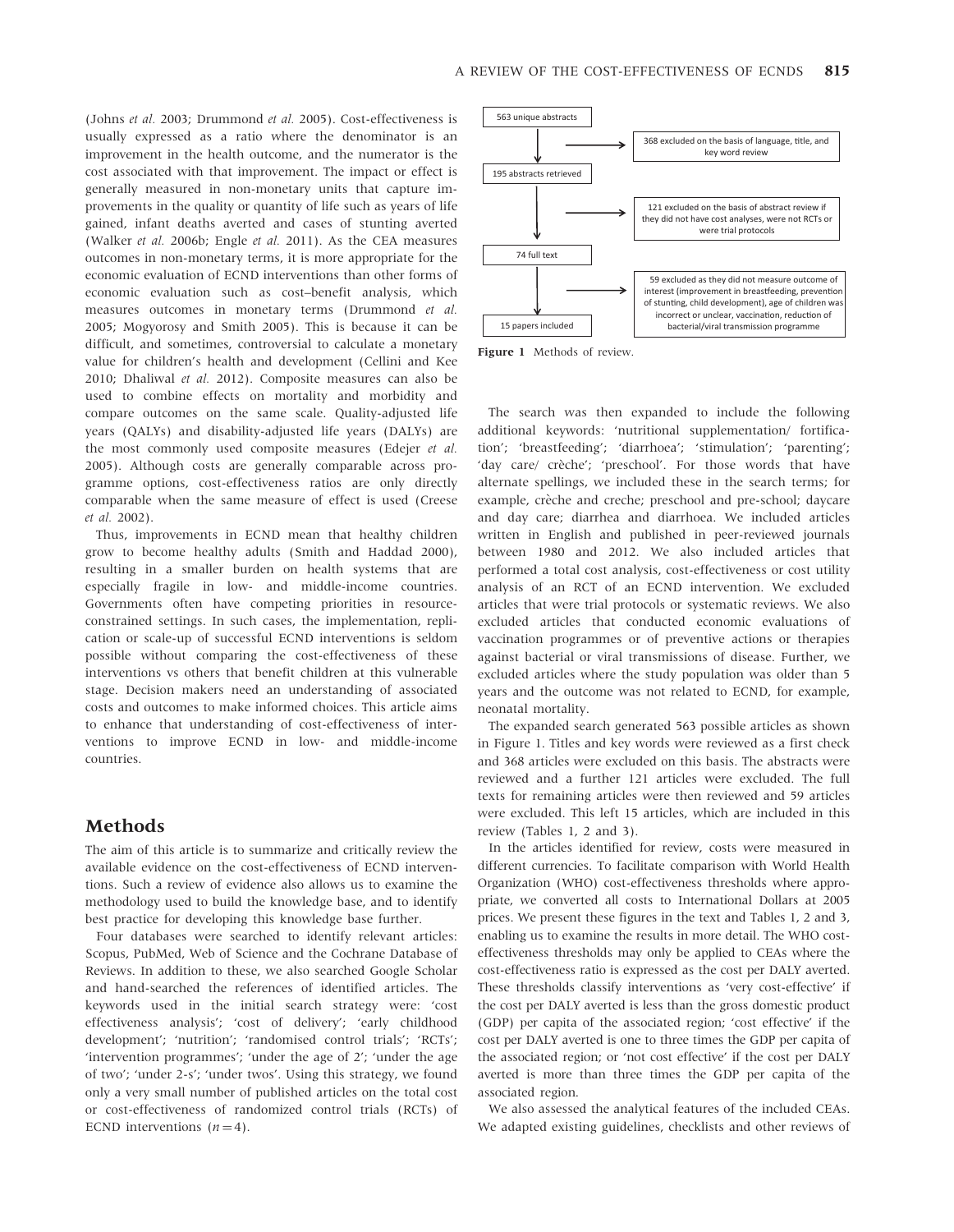<span id="page-3-0"></span>economic evaluations of health interventions to create a questionnaire that would capture the main aspects of a CEA, with respect to the nature of ECND interventions ([Drummond](#page-7-0) [and Jefferson 1996](#page-7-0); Evers [et al.](#page-7-0) 2005; Lee [et al.](#page-7-0) 2005; H Haghparast-Bidgoli et al., unpublished data). The main economic evaluation features included in the questionnaire are presented in [Table 4](#page-5-0).

# Results

The systematic literature search identified 15 articles describing 14 interventions. Two articles performed economic evaluations of the same intervention. Seven of the articles reported the effectiveness of the intervention along with the cost-effectiveness. For the remaining eight articles, estimates of effectiveness of the interventions were published elsewhere. The identified articles spanned two broad categories of interventions: nutrition-specific interventions  $(n = 8)$  and parenting interventions to improve early childhood development  $(n = 7)$ . Nutritionspecific interventions were further categorized into breastfeeding interventions  $(n = 4)$  and nutrition supplementation or fortification interventions  $(n=4)$ . Of the 15 articles, the majority were set in high-income countries  $(n = 9)$ .

#### Breastfeeding interventions

Four articles analysed the cost-effectiveness of breastfeeding interventions, two set in high-income countries and two in lowand middle-income countries. The interventions promoted or supported breastfeeding through a range of support networks. The support networks were extended through home visits made by breastfeeding councillors in South Africa ([Desmond](#page-7-0) et al. [2008](#page-7-0)); peer support in Uganda ([Chola](#page-7-0) et al. 2011); enhanced staff contact for mothers for low-birthweight babies in the UK (Rice [et al.](#page-7-0) 2010) and telephone-based support in Scotland [\(Hoddinott](#page-7-0) et al. 2012). The CEAs of these interventions were performed from the perspective of the provider. The results of each CEA are presented in Table 1.

It is important to note that in each of these studies, the outcome measure or denominator used to calculate the cost-effectiveness ratio was different. [Desmond](#page-7-0) et al. (2008) reported their outcome as cost per supported month of breastfeeding, Rice et al. [\(2010\)](#page-7-0) as cost per QALY gained, [Chola](#page-7-0) et al. [\(2011\)](#page-7-0) as cost per mother counselled and [Hoddinott](#page-7-0) et al. (2012) as cost per woman telephoned. Further, none of the articles presented their results in terms of the cost per DALY averted. As a result, no robust comparison of cost-effectiveness between interventions or to cost-effectiveness thresholds was possible.

## Nutrition interventions

Four articles calculated the cost-effectiveness of nutrition interventions, all set in low- and middle-income countries. The range of interventions included deworming in India [\(Awasthi](#page-6-0) et al. 2000); nutrition fortification in Pakistan [\(Sharief](#page-8-0) et al. 2006); nutrition education in Peru [\(Waters](#page-8-0) et al. [2006](#page-8-0)) and community management of severe acute malnutrition in Malawi [\(Wilford](#page-8-0) et al. 2012). The CEAs conducted by [Sharief](#page-8-0) et al. (2006) and [Wilford](#page-8-0) et al. (2012) were conducted from the perspective of the provider, whereas those by [Awasthi](#page-6-0) [et al.](#page-6-0) [\(2000\)](#page-6-0) and [Waters](#page-8-0) et al. (2006) were conducted from a societal perspective. The results of each CEA are presented in [Table 2](#page-4-0).

As with the CEAs of the breastfeeding interventions, the denominators used to calculate cost-effectiveness of these interventions were not the same. Two articles used DALYs averted [\(Sharief](#page-8-0) et al. 2006; [Wilford](#page-8-0) et al. 2012) and two used the number of cases of stunting averted ([Awasthi](#page-6-0) et al. 2000; [Waters](#page-8-0) et al. 2006). Although it was not possible to compare the cost-effectiveness reported in all four articles, it was possible to compare cost-effectiveness of the pairs with the same denominator. These comparisons suggest that the home-fortification of food [\(Sharief](#page-8-0) et al. 2006) was more cost-effective than community-based management of acute malnutrition ([Wilford](#page-8-0) [et al.](#page-8-0) 2012). Similarly, deworming ([Awasthi](#page-6-0) et al. 2000) was more cost-effective than the facility-based nutrition intervention [\(Waters](#page-8-0) et al. 2006).

As [Wilford](#page-8-0) et al. (2012) and [Sharief](#page-8-0) et al. (2006) present their results in terms of the cost per DALY averted, it is possible to compare them with the WHO thresholds for cost-effectiveness.

Table 1 Cost-effectiveness of breastfeeding interventions

| Intervention                                                             | <b>Authors</b>         | Country        | Analysis/perspective                  | <b>Outcome</b>                                                           |
|--------------------------------------------------------------------------|------------------------|----------------|---------------------------------------|--------------------------------------------------------------------------|
| Promoting exclusive<br>breastfeeding                                     | Desmond et al. (2008)  | South Africa   | Cost of delivery and CEA/<br>provider | Cost of implementation: \$1.2-27.9<br>million                            |
|                                                                          |                        |                |                                       | Cost per supported month of ex-<br>clusive breastfeeding: \$15.8-\$84.5  |
|                                                                          |                        |                |                                       | Cost per increased month of exclu-<br>sive breastfeeding: \$19.4–\$180.6 |
| Breastfeeding support<br>through enhanced staff<br>contact at a hospital | Rice et al. (2010)     | United Kingdom | CEA/provider                          | Cost per QALY gained: \$8951-<br>\$56298                                 |
| Peer-based breastfeeding<br>support                                      | Chola et al (2011)     | Uganda         | Cost of delivery/provider             | Cost per mother counselled: \$139                                        |
|                                                                          |                        |                |                                       | Cost per visit: \$26                                                     |
| Telephone-based breastfeed-<br>ing support                               | Hoddinot et al. (2012) | United Kingdom | Cost of delivery/provider             | Cost per woman for proactive calls:<br>\$66.5                            |
|                                                                          |                        |                |                                       | Cost per woman for reactive calls:<br>\$34.1                             |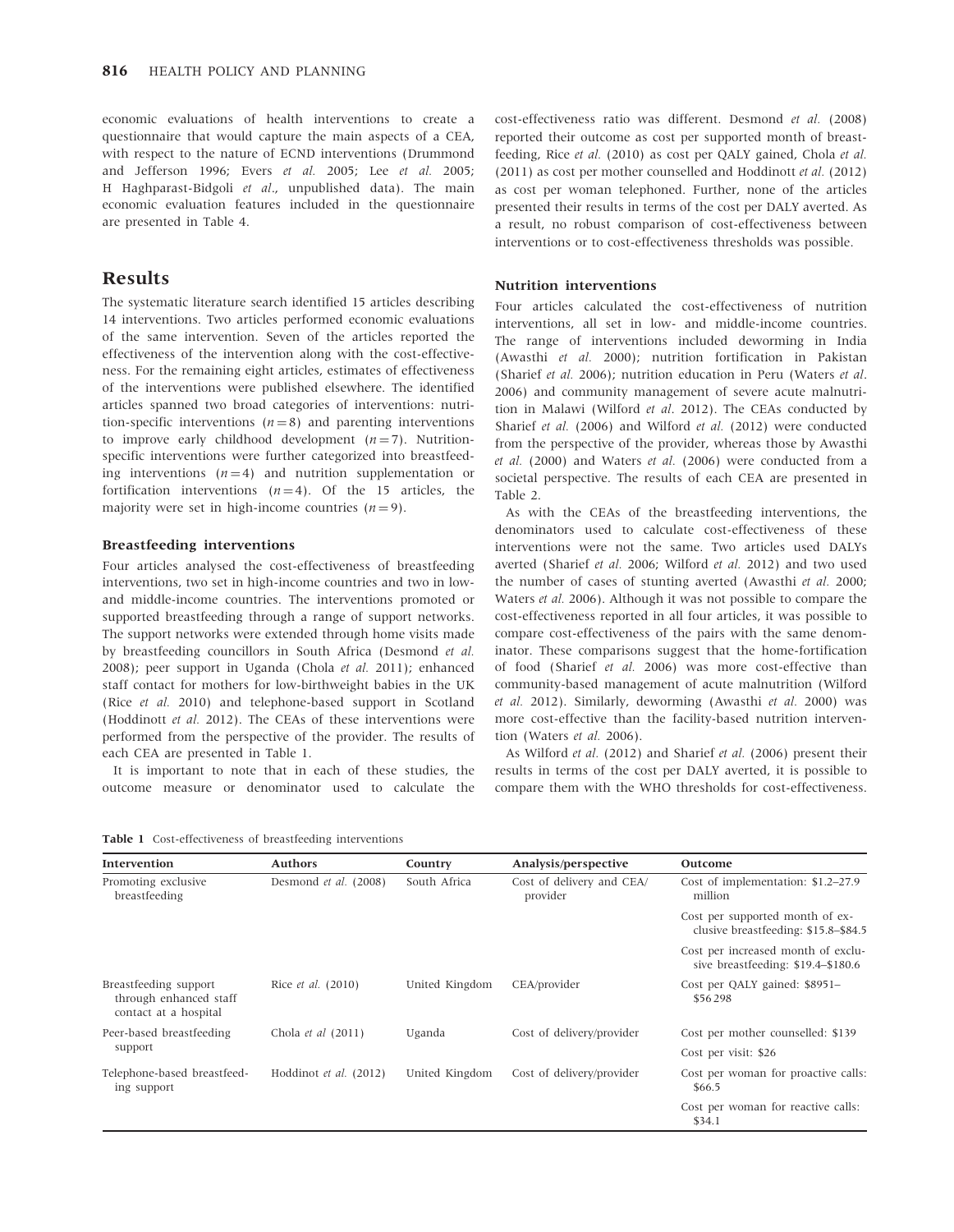| Intervention                                                                 | <b>Authors</b>              | Country  | Analysis/perspective | Outcome                                                                                |
|------------------------------------------------------------------------------|-----------------------------|----------|----------------------|----------------------------------------------------------------------------------------|
| Deworming treatment to im-<br>prove nutrition                                | Awasthi et al. (2000)       | India    | CEA/societal         | Incremental cost-effectiveness ratio (ICER)<br>per case of stunting prevented: \$34.67 |
| Home-fortification programme<br>using zinc, iron and other<br>micronutrients | Sharieff et al. (2006)      | Pakistan | CEA/provider         | Total cost per sachet of micronutrients: \$0.02                                        |
|                                                                              |                             |          |                      | Cost per death averted by micronutrients: \$406                                        |
|                                                                              |                             |          |                      | Cost per DALY averted by micronutrients: \$12.2                                        |
| Nutrition education programme<br>based at health facilities                  | Waters <i>et al.</i> (2006) | Peru     | CEA/societal         | Marginal cost per case of stunting averted: \$55.16                                    |
|                                                                              |                             |          |                      | Marginal cost per death averted: \$1952                                                |
| Community-based management<br>of acute malnutrition<br>(CMAM)                | Wilford et al. (2012)       | Malawi   | CEA/provider         | ICER of CMAM per DALY averted: \$42                                                    |

<span id="page-4-0"></span>Table 2 Cost-effectiveness of nutrition interventions

Table 3 Cost-effectiveness of parenting interventions

| Intervention                                         | <b>Authors</b>                                                  | Country        | Analysis/ perspective                             | Outcome                                                                              |
|------------------------------------------------------|-----------------------------------------------------------------|----------------|---------------------------------------------------|--------------------------------------------------------------------------------------|
| Home-based parenting<br>programme                    | Muntz et al. (2004)                                             | United Kingdom | CEA/societal                                      | ICER per unit improvement in<br>T-scale of the child behaviour<br>checklist: \$361.3 |
| Group parenting programme<br>delivered by sure start | Edwards et al. (2007)                                           | United Kingdom | CEA/provider                                      | ICER per one point change in<br>the Eyberg intensity score:<br>\$116.1               |
| Home-based parenting<br>programme                    | Barlow et al. (2007)                                            | United Kingdom | Cost of delivery/provider                         | Cost of provision, intervention<br>arm: \$11439                                      |
|                                                      |                                                                 |                |                                                   | Cost of provision, control arm:<br>\$6248.4                                          |
| Home-based parenting<br>programme                    | McIntosh et al. (2009).<br>Follow-up of Barlow<br>et al. (2007) | United Kingdom | Cost of delivery and<br>CEA/societal              | Mean health service costs.<br>intervention: \$9169.4                                 |
|                                                      |                                                                 |                |                                                   | Mean health service costs, con-<br>trol: \$5361.3                                    |
|                                                      |                                                                 |                |                                                   | Cost of unit increase in mater-<br>nal sensitivity: \$4392                           |
|                                                      |                                                                 |                |                                                   | Cost of unit increase in infant<br>co-operativeness: \$3279                          |
| Incredible years parenting<br>programme              | Bywater et al. (2011)                                           | United Kingdom | Cost of delivery/provider                         | Cost of delivery per carer: \$2808                                                   |
|                                                      |                                                                 |                |                                                   | Mean cost per child: \$6148.4                                                        |
| Incredible years parenting<br>programme              | O'Neill et al. (2011)                                           | Ireland        | CEA/provider                                      | ICER per one point change in<br>the Eyberg intensity score:<br>\$87                  |
| Evidence-based parenting<br>programme                | Bonin et al. (2011)                                             | United Kingdom | Cost of delivery and cost<br>savings/provider and | Intervention cost per family:<br>\$1535-\$3351                                       |
|                                                      |                                                                 |                | societal                                          | Cost saving to society over 25<br>years per family: \$26 508                         |

Both these interventions have a cost per DALY averted that is less than the GDP per capita of the associated region, thus, classifying both interventions as very cost-effective.

#### Parenting interventions

Seven articles presented the costs of parenting interventions, all set in high-income countries. No CEAs or even rudimentary costings of parenting interventions in middle- or low-income countries were found. The majority of these interventions were aimed at improving conduct disorder among children. The interventions were home-visit or practice-based. Five articles replicated or adapted previously established parenting interventions such as the Incredible Years parenting programme [\(Edwards](#page-7-0) et al. 2007; [Bywater](#page-6-0) et al. 2011; [O'Neill](#page-7-0) et al. 2011); and the Family Partnership programme [\(Barlow](#page-6-0) et al. 2007; [McIntosh](#page-7-0) et al. 2009). One article evaluated a home-based parenting programme targeted at children with severe behavioural problems ([Muntz](#page-7-0) et al. 2004). One article was a modelling exercise ([Bonin](#page-6-0) et al. 2011). Five CEAs were conducted from the provider perspective [\(Muntz](#page-7-0) et al. 2004; [Edwards](#page-7-0) et al. 2007; [Barlow](#page-6-0) et al. 2007; [Bywater](#page-6-0) et al. 2011; [O'Neill](#page-7-0) et al. 2011) and two from a societal perspective [\(McIntosh](#page-7-0) et al. 2009; [Bonin](#page-6-0) et al. 2011). The individual findings of these CEAs are summarized in Table 3.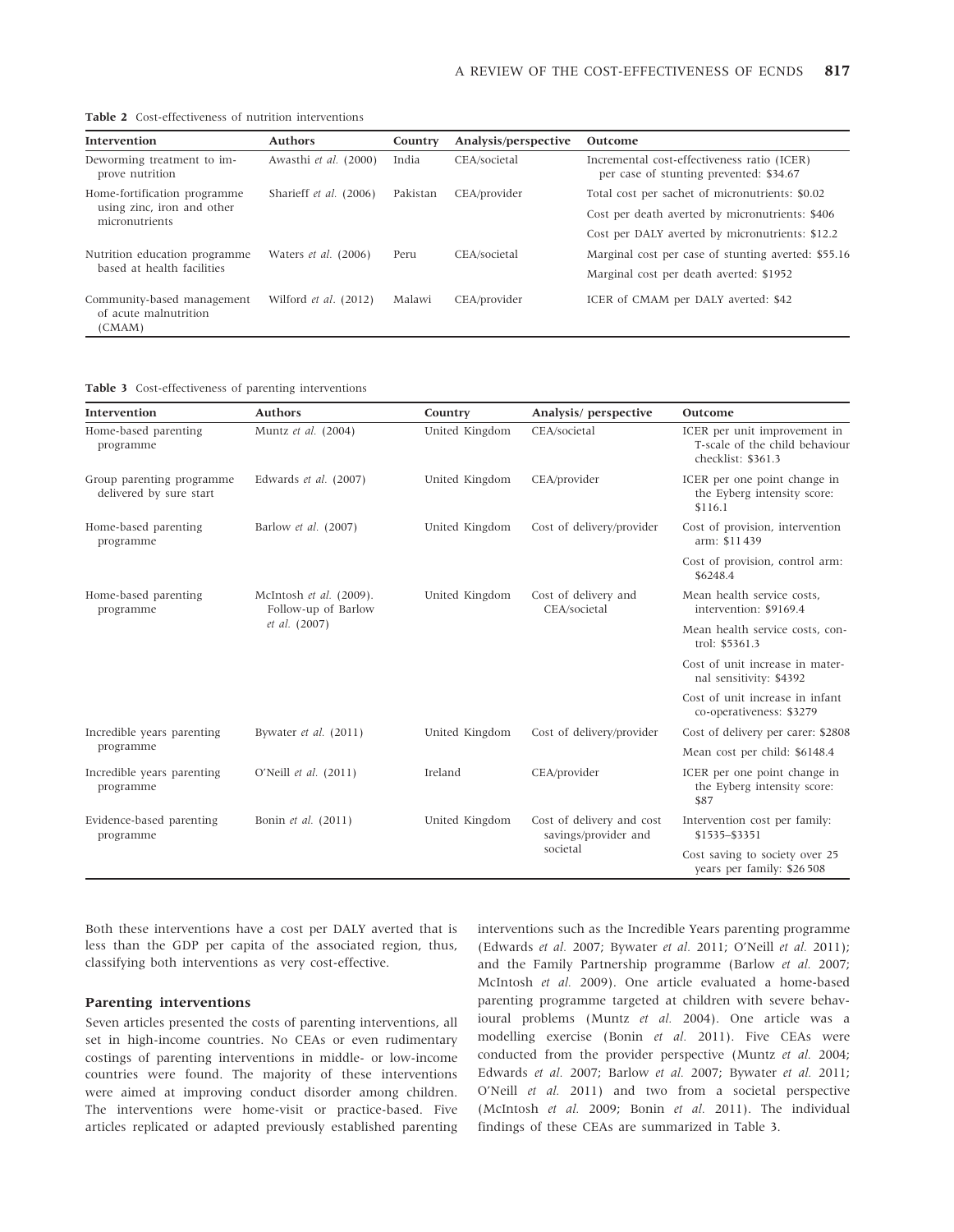<span id="page-5-0"></span>Three of the seven articles conducted only a cost of delivery analysis ([Barlow](#page-6-0) et al. 2007; [Bonin](#page-6-0) et al. 2011; [Bywater](#page-6-0) et al. [2011](#page-6-0)). The remaining four articles conducted CEAs but as seen in the case of the CEAs of the breastfeeding and nutrition interventions, the denominators used to calculate cost-effectiveness were not the same. Two articles used the improvement in the Eyberg intensity score [\(Edwards](#page-7-0) et al. 2007; [O'Neill](#page-7-0) et al. [2011](#page-7-0)); one, the improvement in the T-Scale of the child behaviour checklist ([Muntz](#page-7-0) et al. 2004) and another, the increase in maternal sensitivity and infant co-operativeness [\(McIntosh](#page-7-0) [et al.](#page-7-0) 2009). Thus, it was only possible to compare costeffectiveness of the pair with the same denominator. This comparison suggested that the Incredible Years parenting programme [\(O'Neill](#page-7-0) et al. 2011) was more cost-effective than the group-parenting programme delivered by Sure Start [\(Edwards](#page-7-0) et al. 2007). As none of the articles presented their results in terms of the cost per DALY averted, it was not possible to compare them with the WHO thresholds for cost-effectiveness.

#### Features of analyses

This article reviewed five intervention costings that did not measure cost per effect and 10 CEAs. As shown in Table 4, 13 articles conducted a CEA or costing within a randomized controlled trial and two employed a modelling approach. All analyses specified their perspective. The health care provider was the most frequently adopted perspective (73%), while the remainder adopted a societal perspective.

The three main steps of costing require the identification of relevant cost items for each intervention, the measurement of resources used (in their physical units) and the proper valuation of these resources (by their prices) [\(Drummond and](#page-7-0) [Jefferson 1996;](#page-7-0) H Haghparast-Bidgoli et al., unpublished data; [Batura](#page-6-0) et al. 2014). The majority (80%) of analyses reviewed identified all costs relevant to the intervention and perspective taken. However, several analyses (56%) did not clearly describe how they measured and valued their cost components. The

Table 4 Economic and methodological features of the analyses

| <b>Feature</b>                                            | N     | $\%$   |
|-----------------------------------------------------------|-------|--------|
| Funding sources disclosed                                 | 15/15 | 100.00 |
| Generalizability of findings                              | 2/15  | 13.33  |
| Sensitivity analysis performed                            | 7/10  | 70.00  |
| Outcome is discounted                                     | 4/10  | 40.00  |
| Costs are discounted                                      | 6/10  | 60.00  |
| ICER calculated and reported                              | 4/10  | 40.00  |
| Sources of outcome data included                          | 13/15 | 86.67  |
| Sources of cost data included                             | 14/15 | 93.33  |
| All included costs measured appropriately                 | 9/15  | 60.00  |
| All included costs valued appropriately                   | 9/15  | 60.00  |
| Important and relevant costs for alternative<br>specified | 12/15 | 80.00  |
| Perspective specified                                     | 15/15 | 100.00 |
| Time horizon stated                                       | 3/10  | 30.00  |
| Primary objective is economic evaluation                  | 11/15 | 73.33  |
| Competing objectives clearly described                    | 4/4   | 100.00 |

majority of analyses discounted costs (60%). However, fewer discounted the outcomes (40%). Discount rates for costs and outcomes ranged from 3 to 3.5%.

The sources of cost and outcome data were clearly specified in the majority of the analyses (93% for costs and 87% for outcomes). Of these analyses, the majority of the outcome data was collected during the study (83%) while the majority of the cost data was secondary data (71%). All analyses included direct medical costs. Only one analysis estimated the cost savings to society in the long term and no studies estimated productivity losses or indirect costs.

Only three of the reviewed articles used composite outcome measures—one used QALYs (Rice [et al.](#page-7-0) 2010) and two used DALYs ([Sharieff](#page-8-0) et al. 2006; [Wilford](#page-8-0) et al. 2012). The majority of reviewed studies used intermediate measures or natural units, such as cases averted or patients treated. This had significant implications for the comparability of results, which will be discussed further in the next section.

The majority of reviewed studies performed a sensitivity analysis (70%); however, only 30% reported their time horizon clearly. These time horizons varied, ranging from 1 year to the lifetime of participating individuals. Less than half of reviewed studies (47%) calculated and reported incremental cost-effectiveness ratios. The remainder reported total and average costs of delivery.

Although discussing the generalizability of results to the national level, or to other settings, can be an important element of a CEA, the majority of the articles included in the review did not do so. Only 20% discussed the generalizability to the provincial or the national level, but not to other settings.

## Discussion

One of the first studies of ECND was conducted during the 1980s in Jamaica. Since then, numerous studies of ECND interventions have shown positive effects on children's health and nutrition, cognitive development and earning potential [\(Glewwe](#page-7-0) et al. 2001; [Alderman](#page-6-0) et al. 2005; [Heckman](#page-7-0) et al. 2006; [Maulik and Darmstadt 2009](#page-7-0); [Nores and Barnett 2010](#page-7-0); [Engle](#page-7-0) [et al.](#page-7-0) 2011). This article aimed to summarize what is known about the cost-effectiveness of ECND interventions and the methods used to assess that cost-effectiveness.

Our review identified that cost analyses within ECND interventions gained momentum in the mid-2000s. In our review, we found 15 CEAs of ECND interventions. Four CEAs of breastfeeding interventions were conducted in high- and lowincome countries, four CEAs of nutrition interventions in lowand middle-income countries and seven CEAs of parenting interventions aimed at improving children's behaviour in highincome countries. This suggests two key gaps in the costeffectiveness literature: the first pertains to the evidence regarding the cost-effectiveness of parenting interventions in low- and middle-income countries, and the second to the costeffectiveness of play and stimulation interventions in any setting. This is in spite of the fact that parenting interventions, with stimulation outcomes, have been trialled in low- and middle-income countries. Two such interventions provided parents with psycho-social support to improve child development [\(Carneiro](#page-6-0) et al. 2011; [Macours](#page-7-0) et al. 2012). The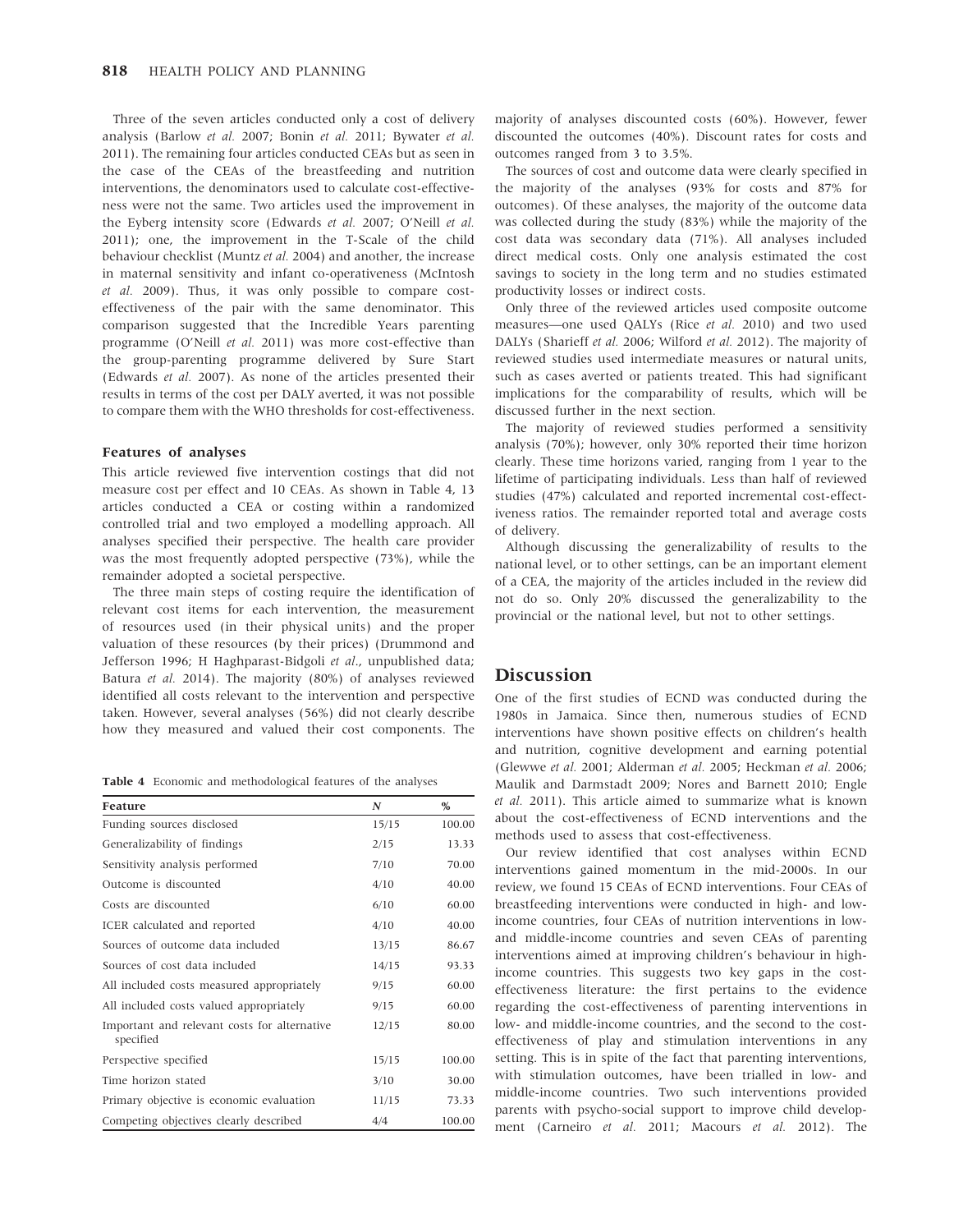<span id="page-6-0"></span>interventions had significant, positive results but no analyses of their cost-effectiveness were conducted. Similarly, although Baker-Henningham and Lopez Boo (2010) reviewed the effectiveness of various interventions to improve child development outcomes irrespective of context, there is no published record of the cost-effectiveness of these interventions. Those cost-effectiveness studies that were identified focused on the component parts of a comprehensive ECND intervention. No articles estimated the cost-effectiveness of combined interventions. Further, depending on the context in which the CEA was conducted, the features of analyses differed greatly, with only a handful of articles conducting sensitivity analyses and discussing the generalizability of the findings.

In the articles reviewed, interventions were set in different contexts, with different intervention designs and cost structures. To facilitate comparison of findings between articles, and against the WHO cost-effectiveness thresholds, costs measured in different currencies were converted to International Dollars at 2005 prices. However, the range of denominators used to calculate cost-effectiveness ratios, and the infrequent use of DALYs or other outcome measures as a common denominator, frustrated both efforts. Only three pairs of studies used the same denominators: i.e. the DALY [\(Sharieff](#page-8-0) et al. 2006; [Wilford](#page-8-0) [et al.](#page-8-0) 2012), cases of stunting averted (Awasthi et al. 2000; [Waters](#page-8-0) et al. 2006) and improvement on the Eyberg intensity score ([Edwards](#page-7-0) et al. 2007; [O'Neill](#page-7-0) et al. 2011). As a result, we were only able to compare cost-effectiveness for these three pairs of articles. Further, we were only able to compare the cost-effectiveness results of two analyses [\(Sharieff](#page-8-0) et al. 2006; [Wilford](#page-8-0) *et al.* 2012) to the WHO cost-effectiveness thresholds. Both these interventions were very cost-effective by this definition. This highlights that, although there is evidence regarding the cost-effectiveness of ECND interventions, the usefulness of that evidence is frustrated by a lack of comparability.

The inability to compare the cost-effectiveness of ECND interventions will reduce the extent to which this evidence can be used to allocate resources between health priorities. To improve comparability between programmes, researchers should consider using a common outcome measure. For example, for nutrition interventions, the use of 'number of cases of stunting averted' may be appropriate. This would at least allow decision makers to compare the cost-effectiveness of nutrition interventions. However, this would not facilitate comparison with other interventions that may be targeted at the same population. Comparability could be greatly improved through the use of a denominator such as the QALY or DALY, which can be applied to a wider range of interventions. Further, using the DALY also allows comparability against international cost-effectiveness thresholds. The QALY and DALY have a number of advantages and disadvantages (Anand and Hanson 1997; [Sassi 2006](#page-7-0)), and neither may fully reflect the non-health impacts of ECND interventions. However, they are currently the 'least worst' common denominators that facilitate a comparison of cost-effectiveness of ECND interventions. Further research is required to develop a more comprehensive outcome measure that can reflect the health and non-health benefits of different ECND interventions to facilitate a more robust comparison of cost-effectiveness. In addition to improving the comparability of

evidence, these findings suggest that future work may want to consider the affordability of programmes in a way that goes beyond the application of international thresholds.

# Funding

This study was supported with funds from a Wellcome Trust Strategic Award, 0936115/Z/10/Z.

Conflict of interest statement. None declared.

## References

- Aboud FE, Akhter S. 2011. A cluster-randomized evaluation of a responsive stimulation and feeding intervention in Bangladesh. Pediatrics 127: 1191–7.
- Alderman H, Hoogeveen H, Rossi M. 2005. Reducing Child Malnutrition in Tanzania—Combined Effects of Income Growth and Programme Interventions. Policy Research Working Paper, No 3567. Washington, DC: World Bank. [http://www-wds.worldbank.org/external/default/](http://www-wds.worldbank.org/external/default/WDSContentServer/IW3P/IB/2005/04/25/000012009_20050425125640/Rendered/PDF/wps3567.pdf) [WDSContentServer/IW3P/IB/2005/04/25/000012009\\_2005042525640](http://www-wds.worldbank.org/external/default/WDSContentServer/IW3P/IB/2005/04/25/000012009_20050425125640/Rendered/PDF/wps3567.pdf) [/Rendered/PDF/wps3567.pdf](http://www-wds.worldbank.org/external/default/WDSContentServer/IW3P/IB/2005/04/25/000012009_20050425125640/Rendered/PDF/wps3567.pdf), accessed 12 September 2012.
- Anand S, Hanson K. 1997. Disability adjusted life years: a critical review. Journal of Health Economics 16: 685–702.
- Anderson LM, Shinn C, Fullilove MT et al. 2003. The effectiveness of early childhood development programs—a systematic review. American Journal of Preventive Medicine 24(Suppl. 3):3749–97.
- Awasthi S, Pande VK, Fletcher RH. 2000. Effectiveness and costeffectiveness of albendazole in improving nutritional status of preschool children in urban slums. Indian Pediatrics 37: 19–29.
- Baker-Henningham H, López Bóo F, 2010. Early Childhood Stimulation Interventions in Developing Countries: A Comprehensive Literature Review. Discussion Paper Series//Forschungsinstitut zur Zukunft der Arbeit, No. 5282. Bonn: Institute for the Study of Labor (IZA). 2010.
- Barlow J, Davis H, McIntosh E et al. 2007. Role of home visiting in improving parenting and health in families at risk of abuse and neglect: results of a multicentre randomised controlled trial and economic evaluation. Archives of Dieases in Childhood 92: 229-33.
- Batura N, Pulkki-Brännström AM, Agrawal P et al. 2014. Collecting and analysing cost data for complex public health trials: reflections on practice. Global Health Action 7: 23257.
- Bentley ME, Vazir S, Engle PL et al. 2010. A home-based educational intervention to caregivers in south India to improve complementary feeding and responsive feeding, and psychosocial stimulation increases dietary intake, growth and development of infants. FASEB Journal 24: 564–14.
- Berger ML, Teutsch S. 2005. Cost-effectiveness analysis: from science to application. Medical Care 43: II–49.
- Bonin EM, Stevens M, Beecham J, Byford S, Parsonage M. 2011. Costs and longer-term savings of parenting programmes for the prevention of persistent conduct disorder: a modelling study. BMC Public Health 11: 803.
- Bywater T, Hutchings J, Linck P et al. 2011. Incredible Years parent training support for foster carers in Wales: a multi-centre feasibility study. Child: Care, Health and Development 37: 233–43.
- Campbell FA, Ramey CT. 1994. Effects of early intervention on intellectual and academic achievement: a follow-up study of children from low-income families. Child Development 65: 684–98.
- Carneiro P, Heckman JJ, Vytlacil EJ. 2011. Estimating marginal returns to education. American Economic Review 101: 2754–81.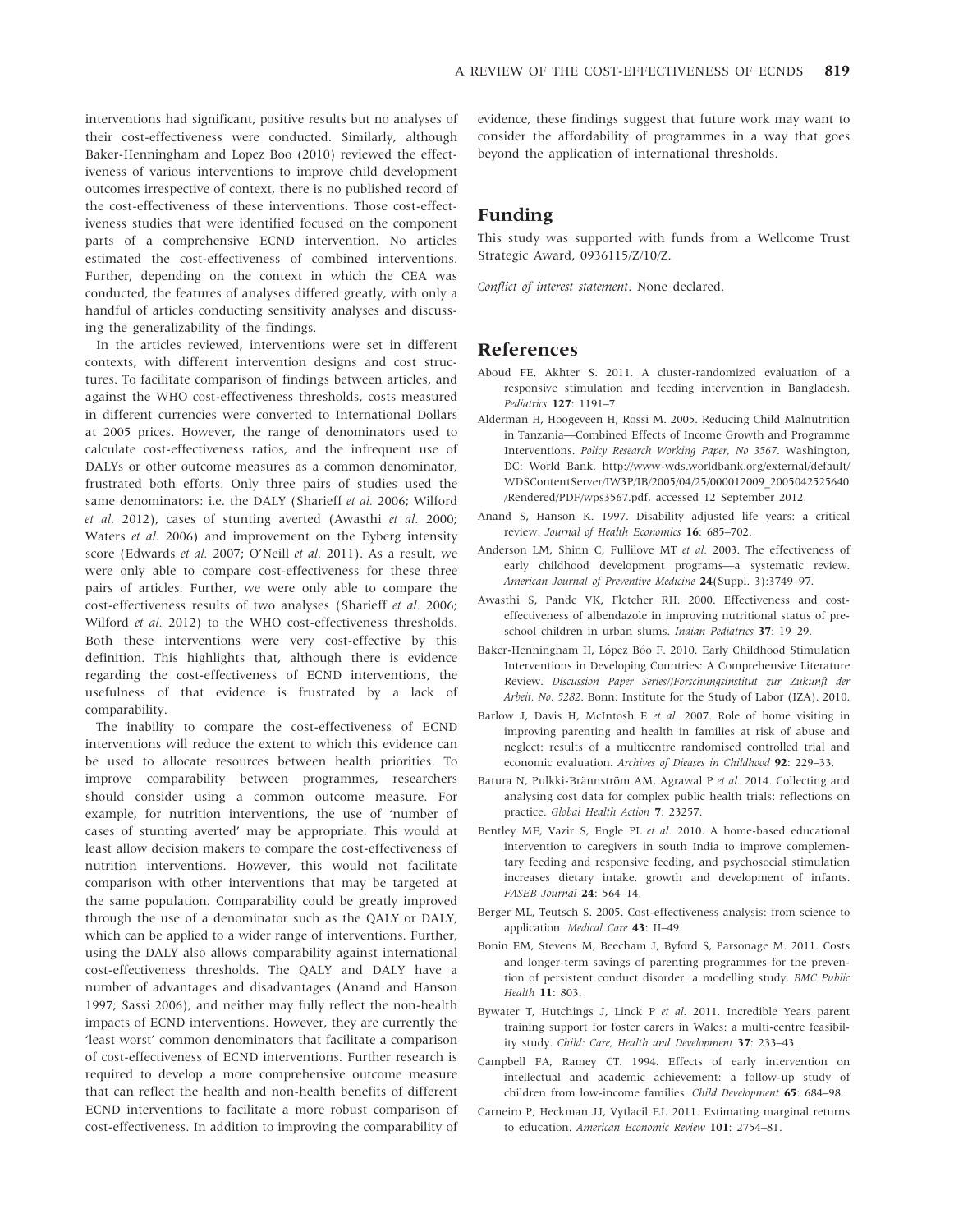- <span id="page-7-0"></span>Cellini SR, Kee JE. 2010. Cost effectiveness and Cost Benefit Analysis. In: Wholey JS, Hatry HP, Newcomer KE (eds). Handbook of Practical Program Evaluation. San Francisco: Jossey Bass, pp. 493–530.
- Chola L, Nkonki L, Kankasa C et al. 2011. Cost of individual peer counselling for the promotion of exclusive breastfeeding in Uganda. Cost Effectiveness and Resource Allocation 1: 11–9.
- Cooper PJ, Tomlinson M, Swartz L et al. 2009. Improving quality of mother-infant relationship and infant attachment in socioeconomically deprived community in South Africa: randomised controlled trial. BMJ 338: b974.
- Creese A, Floyd K, Alban A, Guinness L. 2002. Cost-effectiveness of HIV/ AIDS interventions in Africa: a systematic review of the evidence. The Lancet 359: 1635–42.
- Desmond C, Bland RM, Boyce G et al. 2008. Scaling-up exclusive breastfeeding support programmes: the example of KwaZulu-Natal. PLoS One 6: e2454.
- Dewey KG, Adu-Afarwuah S. 2008. Systematic review of the efficacy and effectiveness of complementary feeding interventions in developing countries. Maternal  $\theta$  Child Nutrition 4(Suppl. 1):24-85.
- Dhaliwal I, Duflo E, Glennerster R, Tulloch C. 2012. Comparative Cost-Effectiveness Analysis to Inform Policy in Developing Countries. Cambridge, MA. [http://www.povertyactionlab.org/publication/cost](http://www.povertyactionlab.org/publication/cost-effectiveness)[effectiveness](http://www.povertyactionlab.org/publication/cost-effectiveness), accessed 5 January 2012.
- Drummond MF, Jefferson TO. 1996. Guidelines for authors and peer reviewers of economic submissions to the BMJ. The BMJ Economic Evaluation Working Party. BMJ 313: 275–83.
- Drummond MF, Sculpher MJ, Torrance GW et al. 2005. Methods for the Economic Evaluation of Health Care Programmes. 3rd edn. Oxford: Oxford University Press, pp. 103–36.
- Edejer TT, Aikins M, Black R, Wolfson L, Hutubessy R, Evans DB. 2005. Cost effectiveness analysis of strategies for child health in developing countries. British Medical Journal 331: 1177–82.
- Edejer TTT. 2003. Making Choices in Health: Who Guide to Cost-Effectiveness Analysis, Vol. 1. Geneva: World Health Organization.
- Edwards RT, Céilleachair A, Bywater T, Hughes DA, Hutchings J. 2007. Parenting programme for parents of children at risk of developing conduct disorder: cost effectiveness analysis. BMJ 334: 682–7.
- Engle P, Menon P, Haddad L. 1997. Care and Nutrition: Concepts and Measurement. 1st edn. Washington DC: IFPRI, pp. 9–36.
- Engle PL, Fernald LCH, Alderman H et al. 2011. Strategies for reducing inequalities and improving developmental outcomes for young children in low-income and middle-income countries. The Lancet 378: 1339–53.
- Ertem IO, Atay G, Bingoler BE et al. 2006. Promoting child development at sick-child visits: a controlled trial. Pediatrics 118: 124–31.
- Evers S, Goossens M, de Vet H, van Tulder M, Ament A. 2005. Criteria list for assessment of methodological quality of economic evaluations: consensus on Health Economic Criteria. International Journal of Technology Assessment in Health Care 21: 240–5.
- Glewwe P, Jacoby HG, King EM. 2001. Early childhood nutrition and academic achievement: a longitudinal analysis. Journal of Public Economics 81: 345–68.
- Grantham-McGregor S, Cheung YB, Cueto S et al. 2006. Developmental potential in the first 5 years for children in developing countries. The Lancet 369: 60–70.
- Grantham-McGregor SM, Powell CA, Walker SP, Himes JH. 1991. Nutritional supplementation, psychosocial stimulation, and mental development of stunted children: the Jamaican Study. The Lancet 338: 1–5.
- Grantham-McGregor SM, Walker SP, Chang SM. 1997. Effects of early childhood supplementation with and without stimulation on later

development in stunted Jamaican children. The American Journal of Clinical Nutrition 66: 247–53.

- Heckman JJ, Stixrud J, Urzua S. 2006. The Effects Of Cognitive and Noncognitive Abilities On Labor Market Outcomes and Social Behavior. (No. w12006). Cambridge, MA: National Bureau of Economic Research.
- Hoddinott P, Craig L, Maclennan G, Boyers D, Vale L. 2012. The FEeding Support Team (FEST) randomised, controlled feasibility trial of proactive and reactive telephone support for breastfeeding women living in disadvantaged areas. BMJ Open 2: e001039. doi:10.1136/ bmjopen-2012-001039.
- Jin X, Sun Y, Jiang F et al. 2007. "Care for development" intervention in rural China: a prospective follow-up study. Journal of Developmental and Behavioural Pediatrics 28: 213–8.
- Johns B, Baltussen R, Hutubessy R. 2003. Programme costs in the economic evaluation of health interventions. Cost Effectiveness and Resource Allocation 1: 1–10.
- Klein PS, Rye H. 2004. Interaction-oriented early intervention in Ethiopia: the MISC approach. Infants and Young Children 17: 340–54.
- Lee KS, Brouwer WB, Lee SI, Koo HW. 2005. Introducing economic evaluation as a policy tool in Korea: will decision makers get quality information?: a critical review of published Korean economic evaluations. Pharmacoeconomics 23: 709–21.
- Leung C, Sanders MR, Leung S et al. 2003. An outcome evaluation of the implementation of the Triple P-Positive Parenting Program in Hong Kong. Family Process 42: 531–44.
- Macours K, Schady N, Vakis R. 2012. Cash transfers, behavioral changes, and cognitive development in early childhood: evidence from a randomized experiment. American Economic Journal: Applied Economics 4: 247–73.
- Maulik PK, Darmstadt GL. 2009. Community-based interventions to optimize early childhood development in low resource settings. Journal of Perinatology 29: 531-42.
- McIntosh E, Barlow J, Davis H, Stewart-Brown S. 2009. Economic evaluation of an intensive home visiting programme for vulnerable families: a cost-effectiveness analysis of a public health intervention. Journal of Public Health 31: 423-33.
- Mogyorosy Z, Smith P. 2005. The main methodological issues in Costing Health Care Services: A Literature Review. Working Paper number 007cherp. York, UK: Centre for Health Economics, University of York. [http://www.york.ac.uk/media/che/documents/papers/research](http://www.york.ac.uk/media/che/documents/papers/researchpapers/rp7_Methodological_issues_in_costing_health_care_services.pdf)[papers/rp7\\_Methodological\\_issues\\_in\\_costing\\_health\\_care\\_services.](http://www.york.ac.uk/media/che/documents/papers/researchpapers/rp7_Methodological_issues_in_costing_health_care_services.pdf) [pdf,](http://www.york.ac.uk/media/che/documents/papers/researchpapers/rp7_Methodological_issues_in_costing_health_care_services.pdf) accessed 17 December 2012.
- Muntz R, Hutchings J, Edwards RT, Hounsome B, O'Céilleachair A. 2004. Economic evaluation of treatments for children with severe behavioural problems. Journal of Mental Health Policy and Economics 7: 177–89.
- Nores M, Barnett WS. 2010. Benefits of early childhood interventions across the world: (Under) Investing in the very young. Economics of Education Review 29: 271–82.
- O'Neill D, McGilloway S, Donnelly M, Bywater T, Kelly P. 2011. A costeffectiveness analysis of the Incredible Years parenting programme in reducing childhood health inequalities. The European Journal of Health Economics 14: 85–94.
- Rice SJC, Craig D, McCormick F, Renfrew MJ, Williams AF. 2010. Economic evaluation of enhanced staff contact for the promotion of breastfeeding for low birth weight infants. International Journal of Technology Assessment in Health Care 26: 133–40.
- Sassi F. 2006. Calculating QALYs, comparing QALY and DALY calculations. Health Policy and Planning 21: 402-8.
- Schweinhart LJ, Weikaert DP, Larner MB. 1986. Consequences of three preschool curriculum models through age 14. Early Childhood Research Quarterly 1: 15–45.